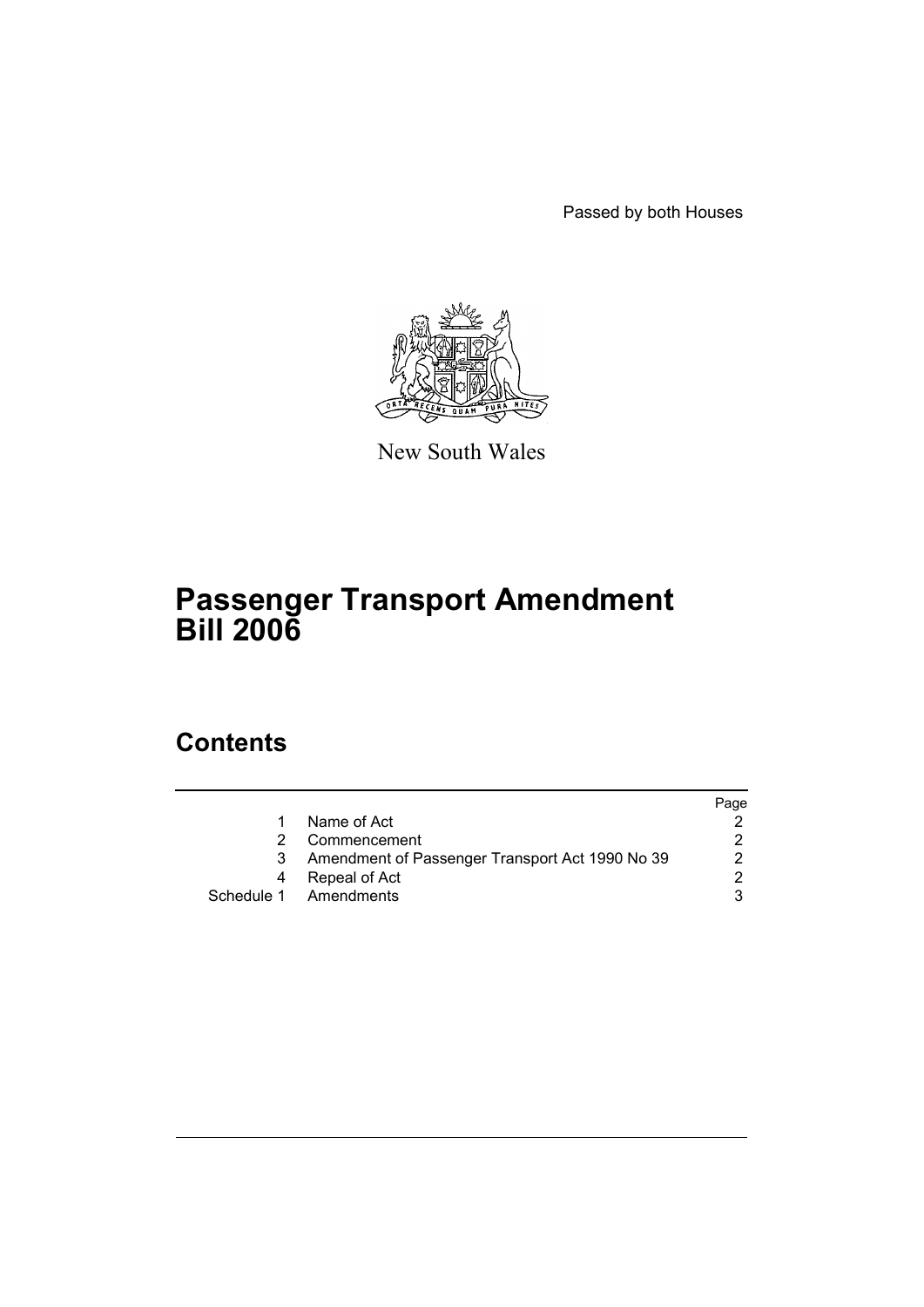*I certify that this PUBLIC BILL, which originated in the LEGISLATIVE ASSEMBLY, has finally passed the LEGISLATIVE COUNCIL and the LEGISLATIVE ASSEMBLY of NEW SOUTH WALES.*

> *Clerk of the Legislative Assembly. Legislative Assembly, Sydney, , 2006*



New South Wales

# **Passenger Transport Amendment Bill 2006**

Act No , 2006

An Act to amend the *Passenger Transport Act 1990* to make further provision with respect to the accreditation of operators of public passenger services; and for other purposes.

*I have examined this Bill, and find it to correspond in all respects with the Bill as finally passed by both Houses.*

*Chairman of Committees of the Legislative Assembly.*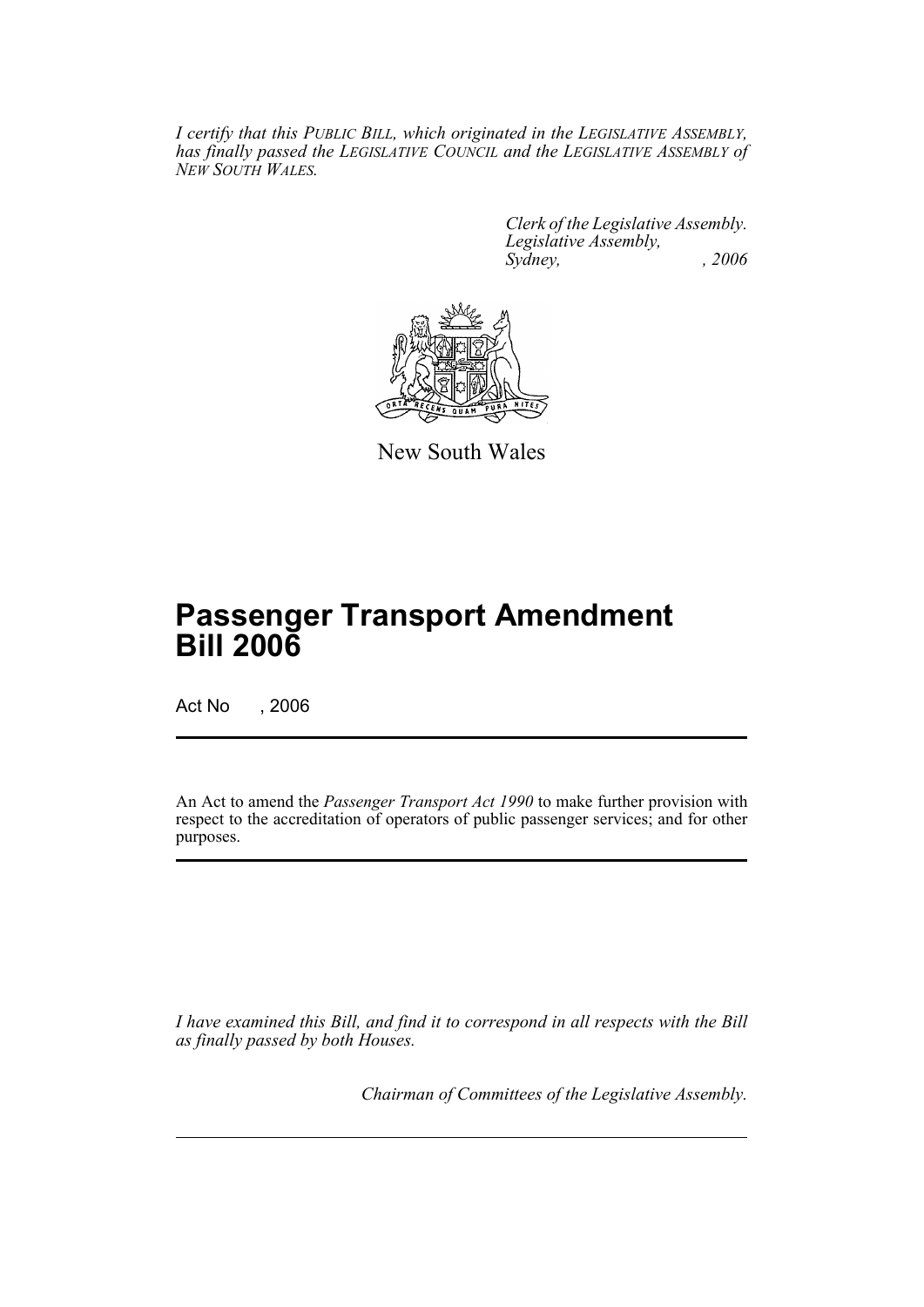## **The Legislature of New South Wales enacts:**

### **1 Name of Act**

This Act is the *Passenger Transport Amendment Act 2006*.

## **2 Commencement**

This Act commences on the date of assent to this Act.

## **3 Amendment of Passenger Transport Act 1990 No 39**

The *Passenger Transport Act 1990* is amended as set out in Schedule 1.

## **4 Repeal of Act**

- (1) This Act is repealed on the day following the day on which this Act commences.
- (2) The repeal of this Act does not, because of the operation of section 30 of the *Interpretation Act 1987*, affect any amendment made by this Act.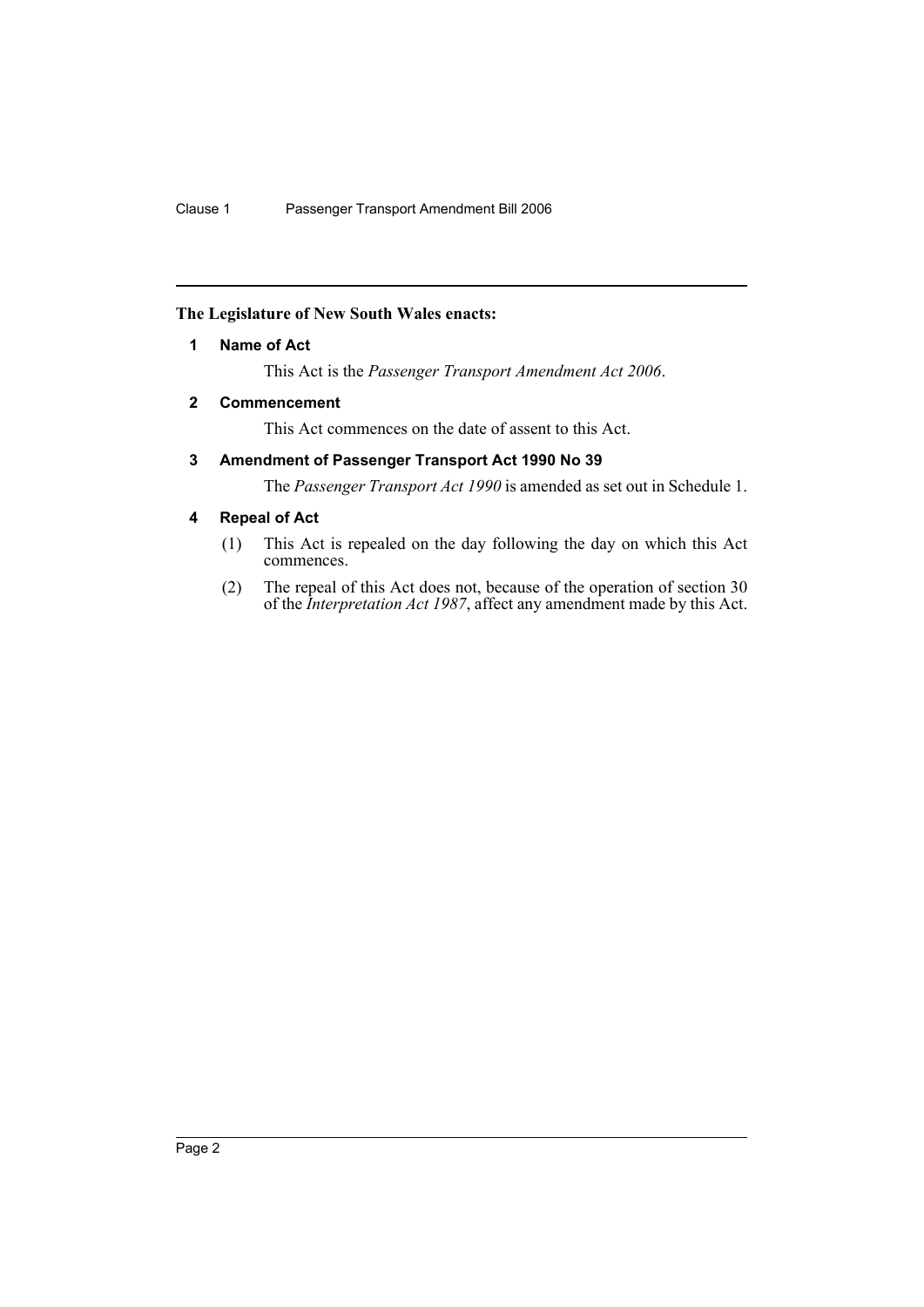Passenger Transport Amendment Bill 2006

Amendments **Amendments** Schedule 1

## **Schedule 1 Amendments**

(Section 3)

**[1] Section 3 Definitions**

Insert in alphabetical order in section 3 (1):

*corporation* means any incorporated body of the kind referred to in section 5A  $(1)$  (c).

### **[2] Section 5A**

Insert after section 5:

### **5A Persons who may be accredited**

- (1) For the purposes of this Act, the following are eligible to be accredited to carry on a public passenger service:
	- (a) a single individual,
	- (b) two or more individuals carrying or proposing to carry on the service jointly under a partnership or other agreement or arrangement,
	- (c) a body incorporated by or under the law of this or any other jurisdiction (including the *Corporations Act 2001* of the Commonwealth, the *Associations Incorporation Act 1984* or the *Co-operatives Act 1992*).
- (2) If 2 or more individuals are jointly accredited and any one of them dies or ceases to jointly carry on the service:
	- (a) the accreditation is automatically suspended on the expiration of 21 days after the death or cessation if the Director-General has not been notified before that time of the death or cessation, and
	- (b) the accreditation may be cancelled, suspended or varied under this Act because of the death or cessation (whether before or after any such notification).
- (3) If 2 or more individuals are jointly accredited to carry on a public passenger service, each of those individuals has the obligations imposed on accredited operators of any such service under this Act.

## **[3] Schedule 3 Savings and transitional provisions**

Insert at the end of clause 2 (1):

*Passenger Transport Amendment Act 2006*